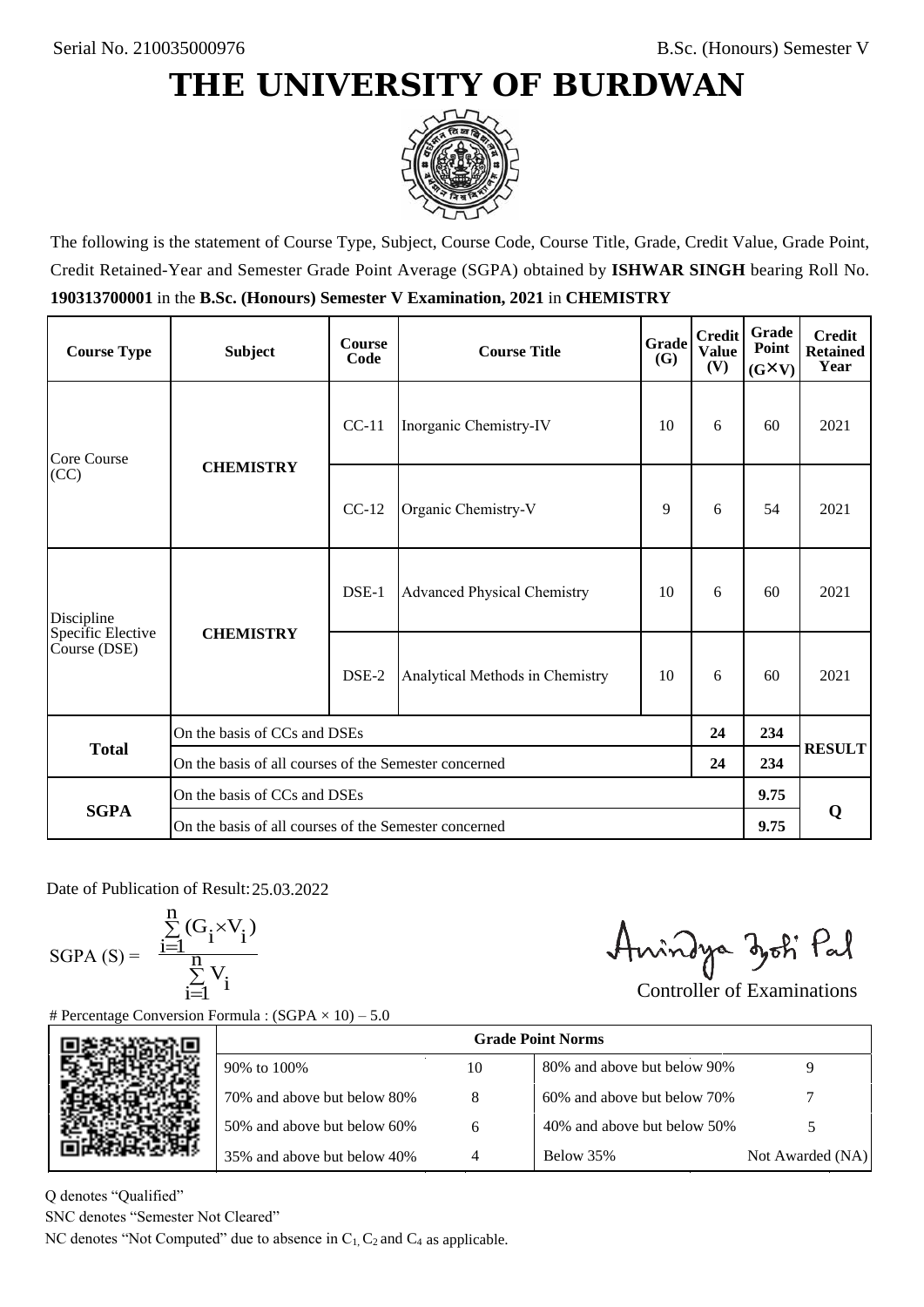## **THE UNIVERSITY OF BURDWAN**



The following is the statement of Course Type, Subject, Course Code, Course Title, Grade, Credit Value, Grade Point, Credit Retained-Year and Semester Grade Point Average (SGPA) obtained by **RANISA SARKAR** bearing Roll No. **190313700002** in the **B.Sc. (Honours) Semester V Examination, 2021** in **CHEMISTRY**

| <b>Course Type</b>                              | <b>Subject</b>                                        | <b>Course</b><br>Code | Grade<br><b>Course Title</b><br><b>(G)</b> |    | <b>Credit</b><br><b>Value</b><br>(V) | Grade<br>Point<br>$(G\times V)$ | <b>Credit</b><br><b>Retained</b><br>Year |
|-------------------------------------------------|-------------------------------------------------------|-----------------------|--------------------------------------------|----|--------------------------------------|---------------------------------|------------------------------------------|
| Core Course<br>(CC)                             | <b>CHEMISTRY</b>                                      | $CC-11$               | Inorganic Chemistry-IV                     | 10 | 6                                    | 60                              | 2021                                     |
|                                                 |                                                       | $CC-12$               | Organic Chemistry-V<br>9                   |    | 6                                    | 54                              | 2021                                     |
| Discipline<br>Specific Elective<br>Course (DSE) | <b>CHEMISTRY</b>                                      | $DSE-1$               | <b>Advanced Physical Chemistry</b>         | 10 | 6                                    | 60                              | 2021                                     |
|                                                 |                                                       | $DSE-2$               | Analytical Methods in Chemistry            | 10 | 6                                    | 60                              | 2021                                     |
| <b>Total</b>                                    | On the basis of CCs and DSEs                          |                       |                                            |    |                                      | 234                             |                                          |
|                                                 | On the basis of all courses of the Semester concerned |                       |                                            |    | 24                                   | 234                             | <b>RESULT</b>                            |
|                                                 | On the basis of CCs and DSEs                          |                       |                                            |    |                                      | 9.75                            | Q                                        |
| <b>SGPA</b>                                     | On the basis of all courses of the Semester concerned |                       |                                            |    | 9.75                                 |                                 |                                          |

Date of Publication of Result: 25.03.2022

SGPA  $(S) = \frac{1}{1}$ 

$$
\frac{\sum_{i=1}^{n} (G_i \times V_i)}{\sum_{i=1}^{n} V_i}
$$

Amindya zoti Pal

| ate of Publication of Result: 25.03.2022<br>GPA (S) = $\frac{\sum_{i=1}^{n} (G_i \times V_i)}{\sum_{i=1}^{n} V_i}$ | Percentage Conversion Formula : $(SGPA \times 10) - 5.0$                          |    | Aningya zoti Pal            | <b>Controller of Examinations</b> |  |  |
|--------------------------------------------------------------------------------------------------------------------|-----------------------------------------------------------------------------------|----|-----------------------------|-----------------------------------|--|--|
|                                                                                                                    |                                                                                   |    | <b>Grade Point Norms</b>    |                                   |  |  |
|                                                                                                                    | 90% to 100%                                                                       | 10 | 80% and above but below 90% | 9                                 |  |  |
|                                                                                                                    | 70% and above but below 80%                                                       | 8  | 60% and above but below 70% |                                   |  |  |
|                                                                                                                    | 50% and above but below 60%                                                       | 6  | 40% and above but below 50% | 5                                 |  |  |
|                                                                                                                    | 35% and above but below 40%                                                       | 4  | Below 35%                   | Not Awarded (NA)                  |  |  |
| denotes "Qualified"<br>NC denotes "Semester Not Cleared"                                                           | C denotes "Not Computed" due to absence in $C_1$ , $C_2$ and $C_4$ as applicable. |    |                             |                                   |  |  |

Q denotes "Qualified"

SNC denotes "Semester Not Cleared"

NC denotes "Not Computed" due to absence in  $C_1$ ,  $C_2$  and  $C_4$  as applicable.